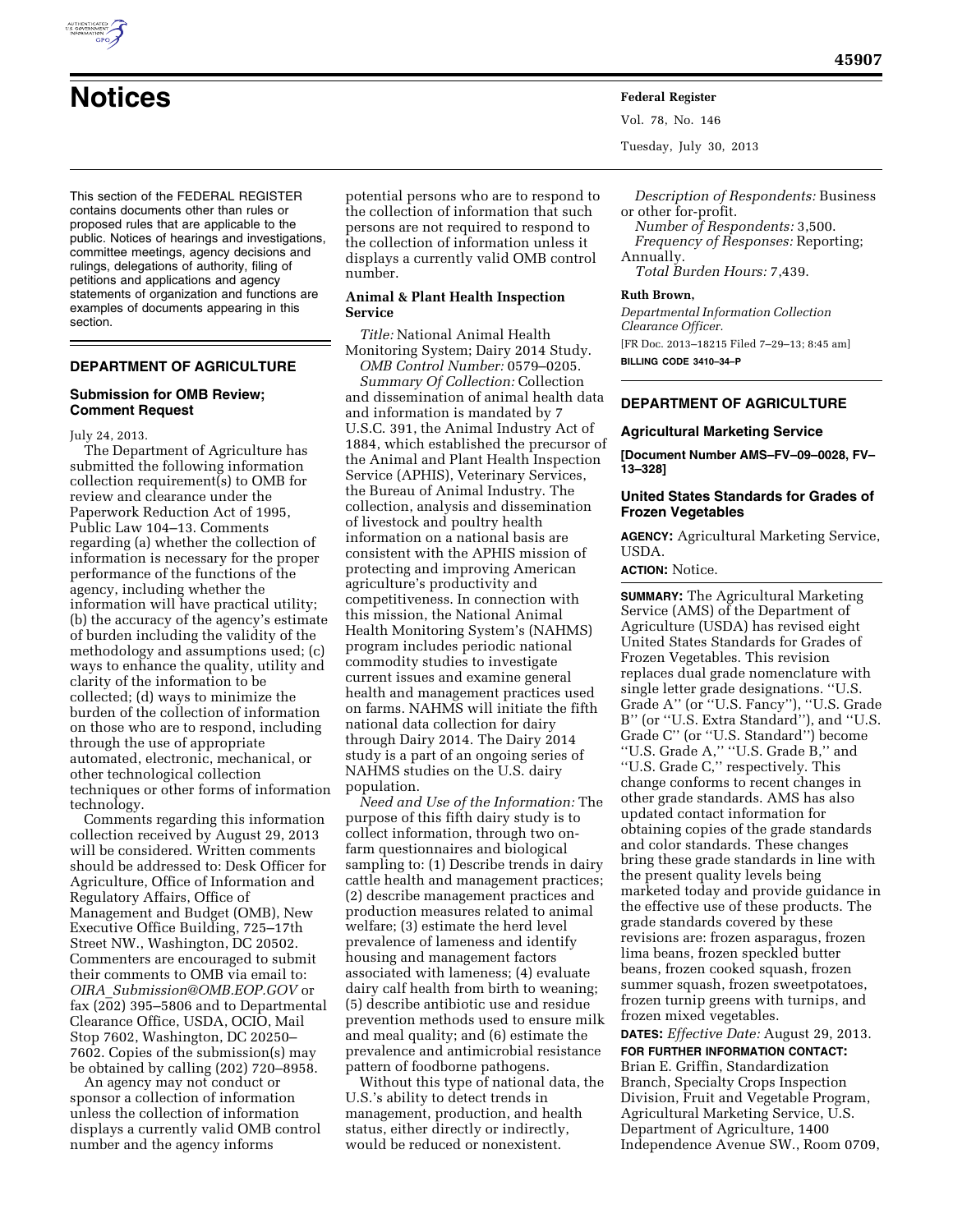South Building; STOP 0247, Washington, DC 20250; fax: (202) 690– 1527; or email at

*[Brian.Griffin@ams.usda.gov](mailto:Brian.Griffin@ams.usda.gov)*. Copies of the revised U.S. Standards for Grades of Frozen Vegetables are available on the AMS Web site at *[http://](http://www.ams.usda.gov/scihome)* 

*[www.ams.usda.gov/scihome](http://www.ams.usda.gov/scihome)*, and on *[http://www.Regulations.gov.](http://www.Regulations.gov)* 

**SUPPLEMENTARY INFORMATION:** Section 203(c) of the Agricultural Marketing Act of 1946, as amended (7 U.S.C. 1622(c)), directs and authorizes the Secretary of Agriculture ''to develop and improve standards of quality, condition, quantity, grade, and packaging, and recommend and demonstrate such standards in order to encourage uniformity and consistency in commercial practices.''

AMS is committed to carrying out this authority in a manner that facilitates the marketing of agricultural commodities and makes copies of official standards available upon request. Those United States Standards for Grades of Fruits and Vegetables no longer appear in the Code of Federal Regulations but are maintained by USDA, AMS, Fruit and Vegetable Program at the following Web site: *[http://www.ams.usda.gov/scihome.](http://www.ams.usda.gov/scihome)*  AMS has revised these U.S. Standards for Grades using the procedures that appear in part 36 of Title 7 of the Code of Federal Regulations (7 CFR part 36).

*Background:* AMS periodically reviews the processed fruit and vegetable grade standards for usefulness in serving the industry. AMS has identified 18 grade standards covering various frozen vegetables for possible revision. More recently developed grade standards use a single term, such as ''U.S. Grade A'' or ''U.S. Grade B'' to describe each level of quality within a grade standard. Older standards use a dual system, such as ''U.S. Grade A'' and ''U.S. Fancy'' to describe the same level of quality within a grade standard. Prior to undertaking detailed work developing the proposed revisions to these grade standards, AMS published a notice in the **Federal Register** on July 23, 2010 (75 FR 43141) soliciting comments on the possible changes and any other comments regarding these grade standards to better serve the industry. A 60-day period was provided for interested persons to submit comments on the proposed grade standards. In response to the Notice, AMS received one comment from by the American Frozen Food Institute (AFFI). AFFI's comments are available on the web at *[http://www.Regulations.gov.](http://www.Regulations.gov)*  AFFI is a national trade association representing the interests of U.S. frozen food processors and their suppliers.

AFFI's more than 500 member companies represent approximately 90 percent of the frozen food processed annually in the United States. AFFI's comment was in support of the proposed revisions to the U.S. grade standards because its membership believes ''moving to a one-term system of grading (e.g., referring to ''Grade A'' solely, instead of allowing the use of ''Grade A'' and/or ''Extra Fancy'' to describe the same degree of quality) will help to improve consistency between new and old standards and minimize any confusion that might arise in the marketplace in interpreting or understanding the grading terminology used on packaging.

AMS published a second Notice with a 60-day comment period in the **Federal Register** on January 15, 2013 (78 FR 2946). All comments are posted on *[http://www.Regulations.gov.](http://www.Regulations.gov)* In response to the second Notice, AMS received two comments. The first commenter, representing a state agency, agreed with the overall proposed change to the standards. This commenter went on to ask why the notice proposes to change the grading for only particular vegetables, e.g., asparagus, lima beans, speckled butter beans, cooked squash, summer squash, etc., and not other vegetables. AMS periodically reviews the processed fruit and vegetable grade standards for usefulness in serving the industry. Other grade standards have been identified and AMS has determined that these grade standards may require additional revisions before moving forward. The commenter also raised a question concerning frozen vegetables genetic modification, which is outside of the scope of this action. Further, the commenter was of the view that a good step overall in helping clarify the grading system would be to add an explanation of what a particular grade on a product means. For example, Grade A means that the product is carefully selected for color and tenderness. With regard to this suggestion, it should be noted that in each of the revised standards, there is a section titled ''Grades of (name of commodity).'' Within this section there is a definition of what each particular grade of a product means. The second commenter, representing a university, was in support of AMS revising the eight frozen vegetable standards identified in this Notice.

This Notice revises eight of the 18 grade standards identified in notices published July 23, 2010 (75 FR 43141) and January 15, 2013 (78 FR 2946). The changes to each of the grade standards are as follows:

# **United States Standards for Grades of Frozen Asparagus**

Update address for AMS. Change ''U.S. Grade A or U.S. Fancy'' to ''U.S. Grade A.'' Change ''U.S. Grade B or U.S. Extra Standard'' to ''U.S. Grade B.''

#### **United States Standards for Grades of Frozen Cooked Squash**

Update address for AMS. Change ''U.S. Grade A or U.S. Fancy'' to ''U.S. Grade A.'' Change ''U.S. Grade B or U.S. Extra Standard'' to ''U.S. Grade B.'' Correct a typographical error to read: ''U.S. Grade B is the quality of frozen cooked squash that possesses reasonably good flavor and odor.'' This would ensure that these requirements are consistent throughout the document.

#### **United States Standards for Grades of Frozen Lima Beans**

Update address for AMS. Change ''U.S. Grade A or U.S. Fancy'' to ''U.S. Grade A.'' Change ''U.S. Grade B or U.S. Extra Standard'' to ''U.S. Grade B.'' Change ''U.S. Grade C or U.S. Standard'' to ''U.S. Grade C.'' Update contact information for obtaining color standards for frozen lima beans.

#### **United States Standards for Grades of Frozen Mixed Vegetables**

Update address for AMS. Change ''U.S. Grade A or U.S. Fancy'' to ''U.S. Grade A.'' Change ''U.S. Grade B or U.S. Extra Standard'' to ''U.S. Grade B.'' Change ''U.S. Grade C or U.S. Standard'' to ''U.S. Grade C.'' Update references to color standard and definitions to eliminate conflict with current U.S. Standards for Grades of Frozen Lima Beans (remove reference to Maerz and Paul's Dictionary of Color and replace with current USDA Color Standards for Frozen Lima Beans). Update definition for color to ''Green means that not less than 50 percent of the surface area of the individual lima bean possesses as much or more green color than U.S.D.A. lima bean green color standard for frozen lima beans.'' Update definition to ''White means that more than 50 percent of the surface area of the individual lima bean is lighter in color than U.S.D.A. lima bean white color standard for frozen lima beans.'' Add ''Information regarding these color standards may be obtained by contacting the Specialty Crops Inspection Division.'' These changes would eliminate the inconsistency in evaluating the color of frozen lima beans when they are a component in frozen mixed vegetables.

# **United States Standards for Grades of Frozen Speckled Butter (Lima) Beans**

Update address for AMS. Change ''U.S. Grade A or U.S. Fancy'' to ''U.S.